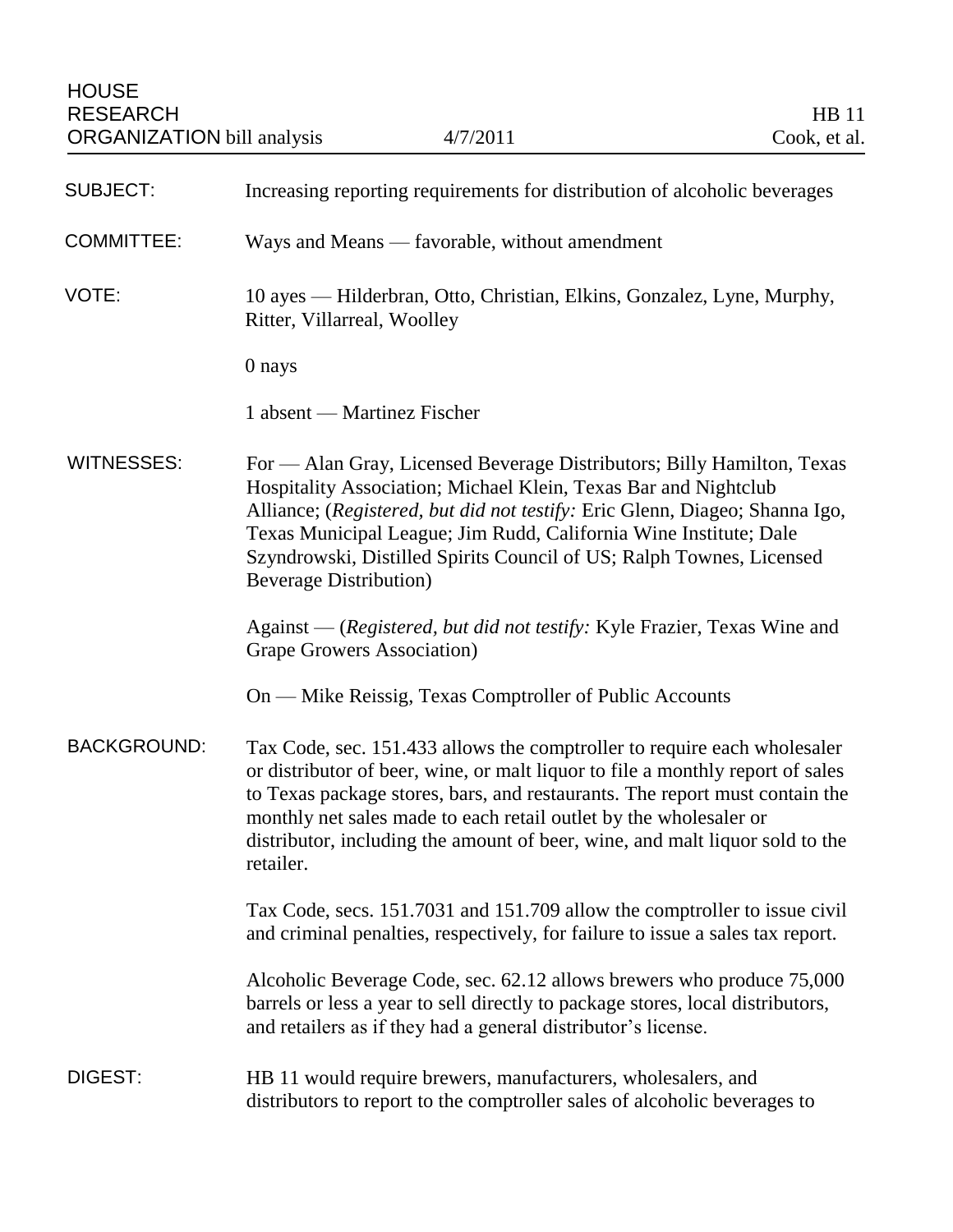package stores, bars, and restaurants. HB 11 also would require package stores to report to the comptroller sales of alcoholic beverages to bars and restaurants.

Brewers, manufacturers, wholesalers, distributors, or package store local distributors would have to file a separate report for each month's sales made to each retailer containing their monthly net sales and separate line items for:

- the number of units of each alcoholic beverage;  $\bullet$
- the individual container size and pack of each unit;  $\bullet$
- the brand name;
- the type of beverage, such as distilled spirits, wine, or malt;
- the universal product code of the alcoholic beverage; and
- the net selling price of the alcoholic beverage.  $\bullet$

The reports would have to be filed electronically, unless the comptroller temporarily postponed the electronic reporting requirement for any entity that showed inability to comply due to undue hardship.

HB 11 would allow the comptroller to impose civil and criminal penalties for failure to file a complete alcohol sales and distribution report. The bill also would authorize the comptroller, in addition to existing civil and criminal powers, to impose a civil penalty of \$25 to \$2,000 for each day that a violation of the reporting requirements continued.

HB 11 would apply only to those manufacturers and brewers that produced 75,000 barrels a year or less.

The bill would take effect September 1, 2011 and apply only to reports due on or after that date.

**SUPPORTERS** SAY: HB 11 would expand the number and types of groups required to report to the comptroller information on sales of alcoholic beverages. HB 11 builds on the success of HB 11 by Cook, enacted in 2007. That bill required wholesalers and distributors of beer and wine to report sales to package stores, bars, and restaurants. This bill would add package stores to the groups required to report sales and would require all groups to report sales of distilled spirits along with sales of wine and malt beverages. This additional information would allow the comptroller to audit alcohol sales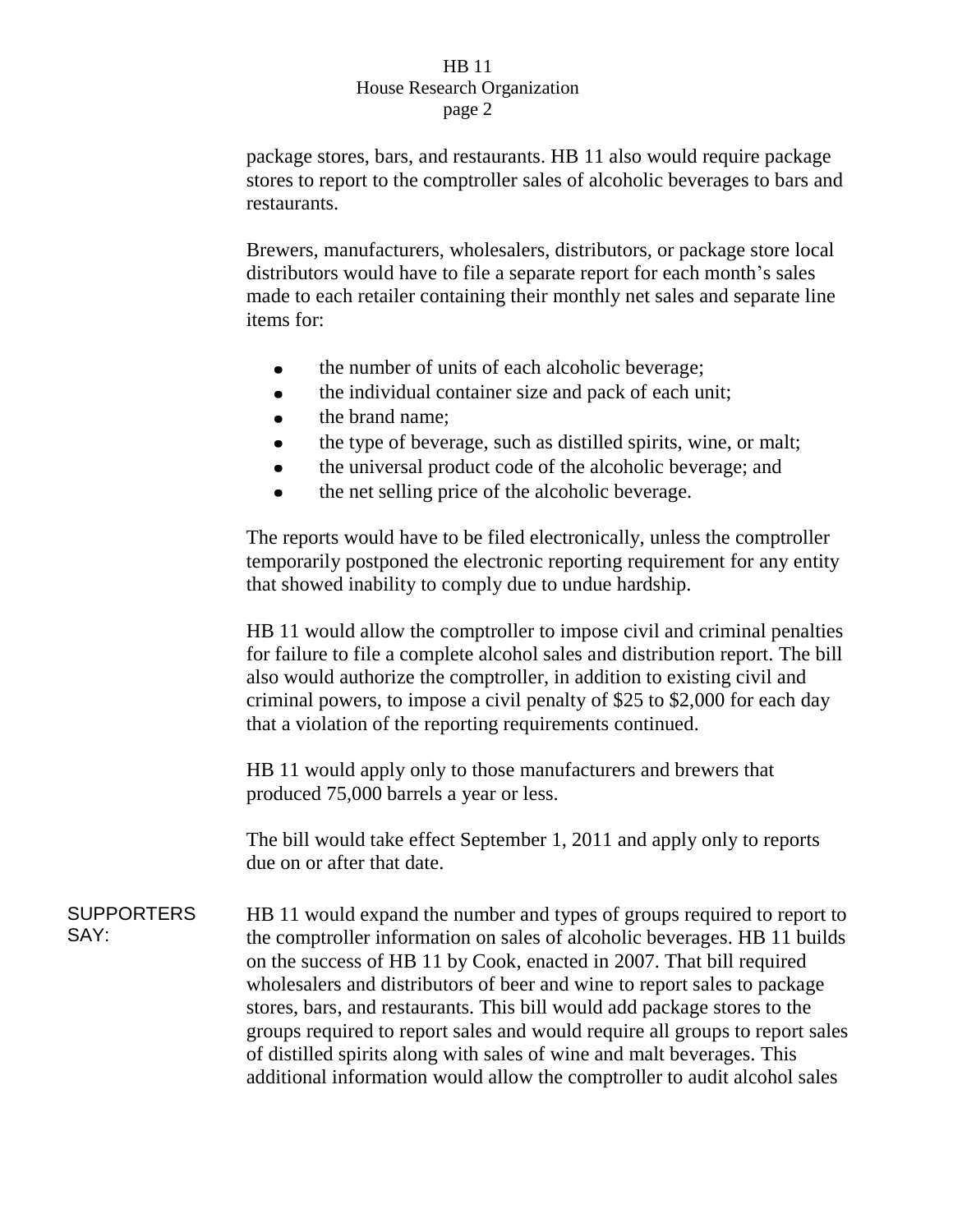more effectively and collect additional tax revenue already owed to the state.

The sale and distribution of alcohol is a highly regulated industry in Texas. Businesses are permitted and licensed depending on where they are in the supply and distribution chain. In the first tier are large suppliers and manufacturers of distilled spirits, wine, and beer. These groups sell their products to wholesalers and distributors, who comprise the second tier. Wholesalers and distributors supply package stores, which comprise the third tier. Package stores then sell to bars and restaurants, which comprise the fourth tier. The third and fourth tiers are commonly grouped together as retailers because each may sell directly to end-point consumers.

Under current law, suppliers and manufacturers report to the Texas Alcoholic Beverage Commission (TABC) information on their sales to wholesalers and distributors. Wholesalers and distributors also pay excise taxes to TABC. However, wholesalers and distributors do not report to the comptroller information on sales made to package stores. Further, package stores do not report to the comptroller information on sales made to bars and restaurants.

Under HB 11, wholesalers, distributors, and package stores would have to report to the comptroller data on their sales to groups further down the distribution chain. The comptroller then could compare these data to reports filed by package stores, bars, and restaurants on alcohol sales to the public. Having records of both purchasing and sales information would allow the comptroller to detect any underreporting of taxable sales of alcoholic beverages by either package stores or bars and restaurants. The comptroller estimates that having this additional sales data would allow state tax auditors to collect about \$25 million in additional general revenue for the fiscal 2012-13 biennium from taxes already owed but not properly reported.

HB 11 would ensure the honest reporting of alcoholic beverage sales. The additional information on sales made by wholesalers, distributors, and package stores to those further down the supply chain would encourage retailers to report their taxable sales of alcoholic beverages honestly. Knowing that the comptroller would have information on all the alcohol purchased would compel them to accurately report all the alcohol sold. Those retailers who already fully and accurately report their taxes would be unaffected by the bill.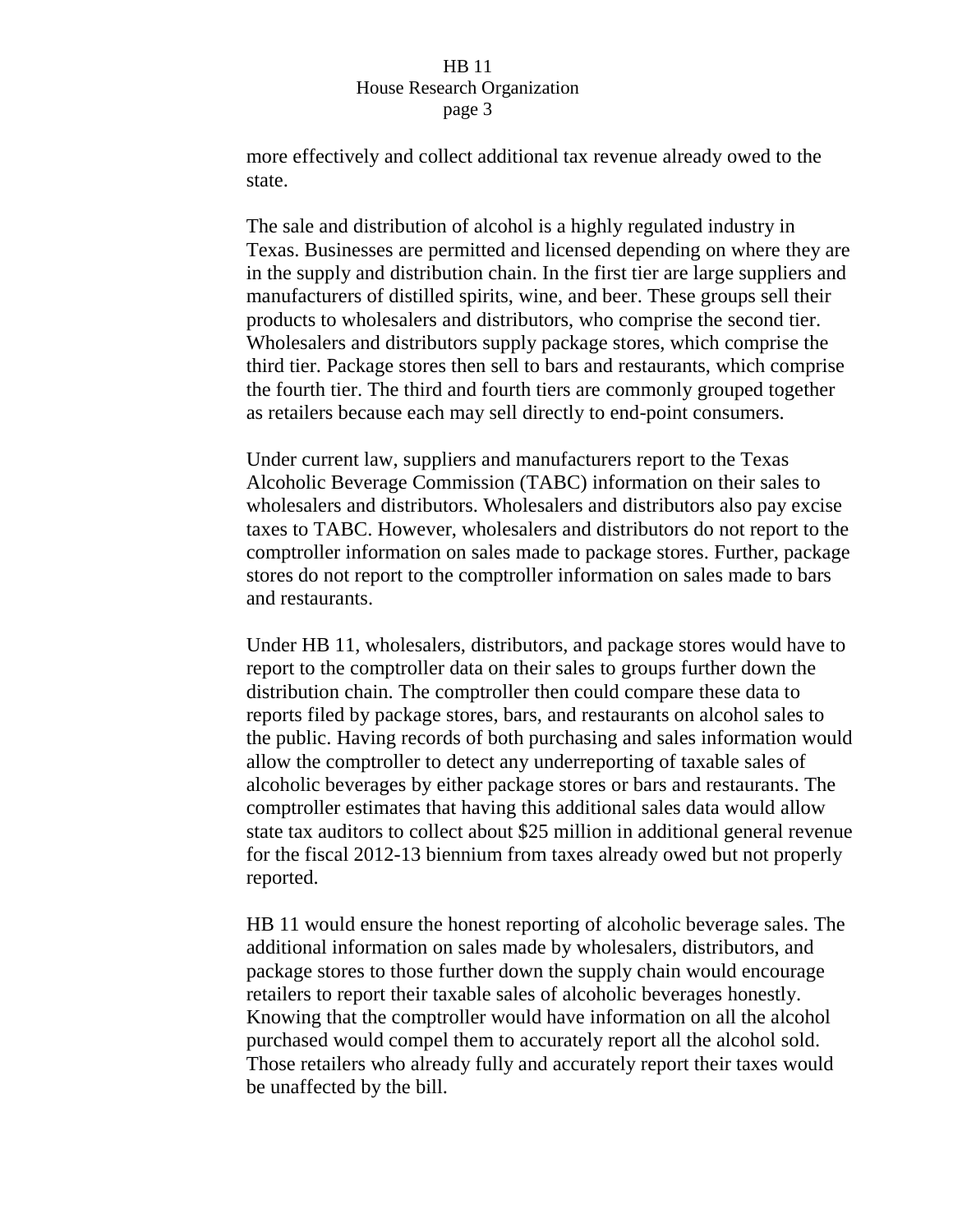HB 11 would allow the comptroller to choose more effectively which retailers to audit. Under HB 11, the comptroller could compare retailers' purchases from distributors with their reported sales to consumers, thus more effectively focusing limited auditing resources on the retailers who have most underreported taxable sales. This would allow the comptroller to get the maximum return on auditing efforts.

The bill would grant the comptroller additional authority to issue civil and criminal penalties to enforce more effectively both existing reporting requirements and those that would be added under HB 11. Under existing law, the comptroller may impose a civil or criminal penalty if a business or organization with a duty to report fails to do so. However, the comptroller lacks the ability to issue penalties for filing an incomplete report. HB 11 would grant the comptroller this authority along with the ability to issue an additional civil penalty of \$25 to \$2,000 for each day a reporting violation continued.

HB 11 would not require wholesalers, distributors, and package stores to report an excessive amount of information. These data on retailers are readily available because the wholesale distribution of these products occurs in a highly regulated industry with compact distribution chains. Also, any reporting burden would be further reduced because the information would be submitted to the comptroller electronically, saving processing and postage costs.

Small wineries and breweries would be subject to the increased reporting requirements under HB 11 because the comptroller's audit division needs a complete picture of the alcohol distribution chain. Under current law, small wineries and breweries that produce fewer than 75,000 barrels a year are allowed to sell directly to package stores, bars, and restaurants. Since they are allowed to act like distributors and wholesalers, they should follow the same reporting requirements.

Small producers should not be exempt because this would prompt other groups to lobby for exemptions. If too many groups are exempt, the comptroller will not have sufficient data to conduct effective audits. Further, if an audit is to be truly effective, the comptroller must have information on all the alcohol a retailer has purchased, regardless of source, in order to be able to account fully for the retailer's sales to consumers. If HB 11 is to be effective, it is important to include even small wineries and brewers.